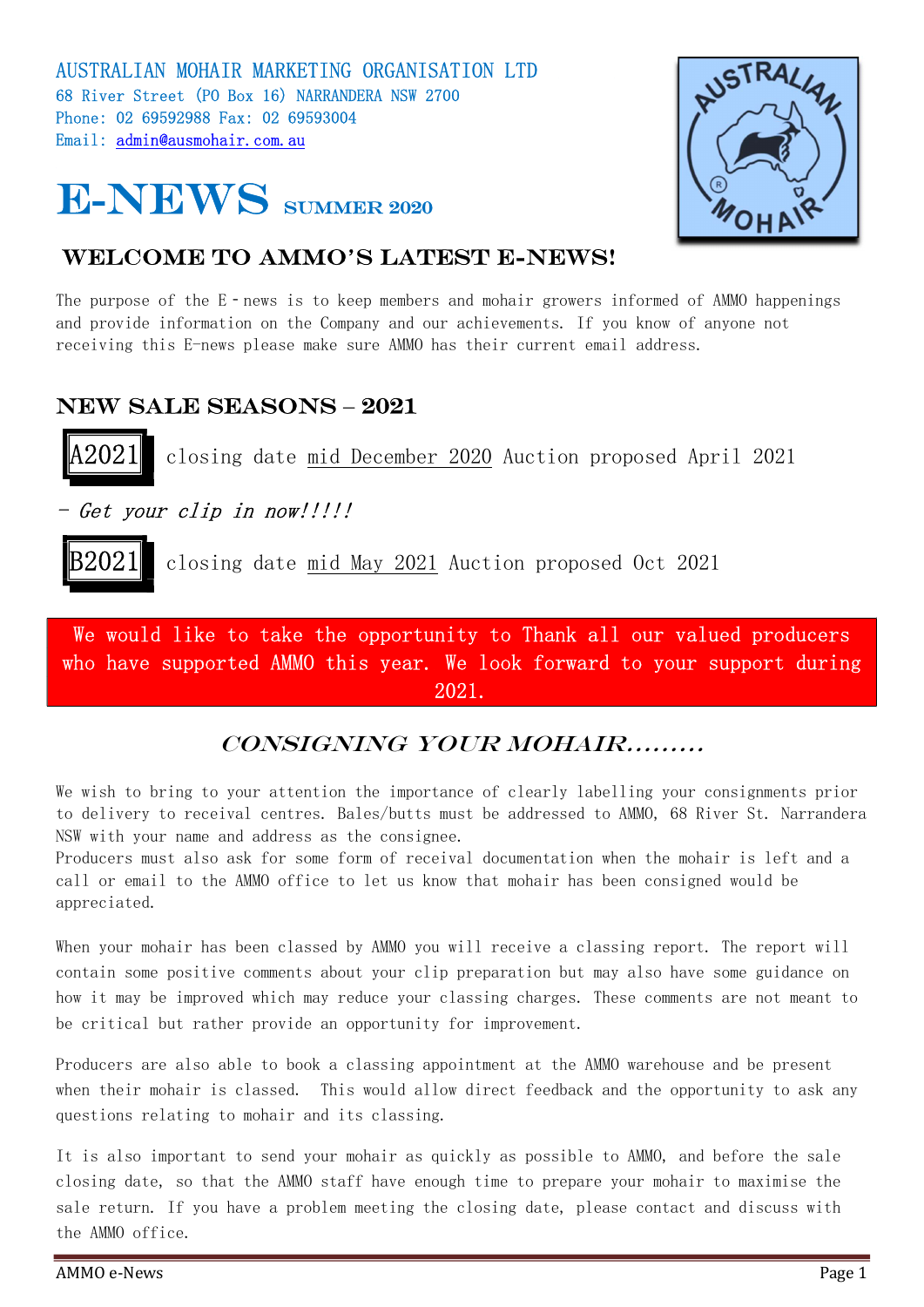#### ANNUAL GENERAL MEETING

AMMO held its AGM in conjunction with Mohair Australia on Friday the  $6<sup>th</sup>$  of November at Wallaroo NSW. Around 20 growers and members attended the AGM. We also had some members choosing to attend via Zoom. We would like to thank all those who attended and those who joined us through Zoom. Thanks must go out to Nick Gorrie (MAL) for the organising of the event and making it possible to view the meeting through Zoom. AMMO would like to congratulate and welcome Mr David Lillis on being elected as a Director and the re-election of Brett Grant. The AMMO Board now consists of Peter Simpson (Chairman), Brett Grant (Vice Chairman), Charlie Bell and David Lillis.



David Lillis